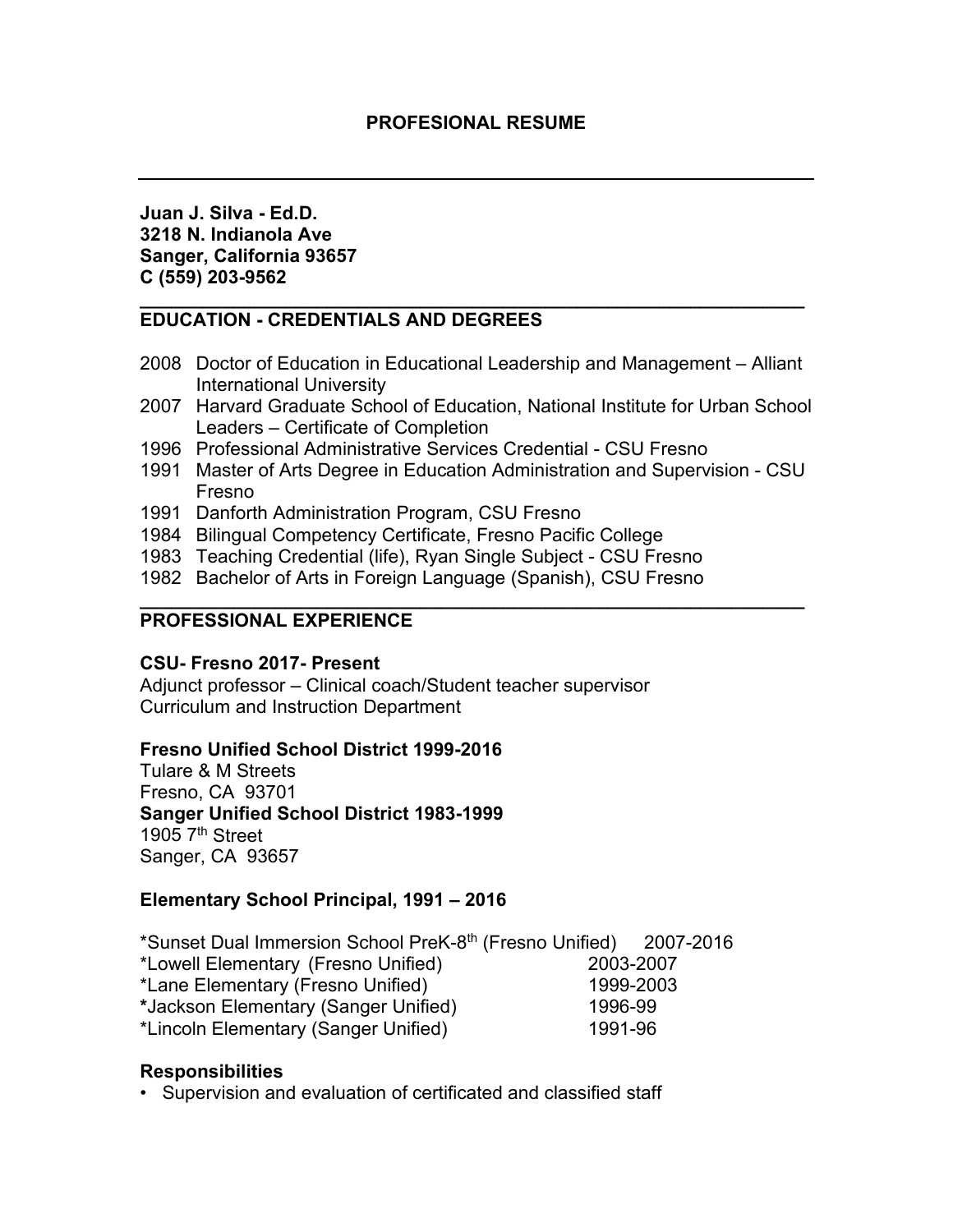- Evaluation of Instruction
- Develop, coordinate, and implement student activities
- Participation on the School Attendance Review Board
- Administration of student discipline
- Disciplinary Hearing Panel member
- Development and assignment of appropriate staff development
- Interpretation and reporting of student test scores
- Management of site and categorical funding
- On-going staff and student needs assessment
- Development of strategies and processes for parent education
- Principal representative on the Classified Employees Negotiations **Committee**
- Principal representative on the Certificated Employees Negotiations **Committee**

#### **\_\_\_\_\_\_\_\_\_\_\_\_\_\_\_\_\_\_\_\_\_\_\_\_\_\_\_\_\_\_\_\_\_\_\_\_\_\_\_\_\_\_\_\_\_\_\_\_\_\_\_\_\_\_\_\_\_\_\_\_\_\_\_\_ Relevant Professional Experience**

\* Sacramento CA: Principal's Panel Presenter ATDLE – The Association of Two-Way & Dual Language Education – June 2016

\*Boston, MA: Principal representative at Harvard University - National Institute for Urban School Leaders - July 2007

- Principal representative Superintendent's Cabinet (Fresno Unified) 2003-2004
- Principal representative Administrative and Leadership Professional Standards Committee (Fresno Unified) 2003-2004
- Participant Human Resources Job Fairs (Fresno Unified): Fresno State, Fresno Pacific and National University (99-2014)
- Panel member CFO's interview committee (Fresno Unified) Fall 2003
- Panel member Assistant Superintendent Special Education interview panel (Fresno Unified) – 2002
- Principal rep. recruitment at CABE (California Association for Bilingual Education 2000 & 2001
- Panel member on Superintendent's Interview committee (Fresno Unified) Fall 2000
- Principal representative on Superintendent's Cabinet (Fresno Unified) 1999-200
- Principal representative on the Greenburg Elementary School Re-boundary committee (Fresno Unified)
- CSU-Fresno Member of Education Administration Accreditation Program Advisory Committee – 1994
- Member of Valley League Schools CSU, FRESNO 1991-1994
- Lead administrator in the Mentor Teacher Selection Committee (Sanger Unified) 1992-1994
- Member of the District Technology Committee (Sanger Unified) 1992-1993
- Language Enrichment Assessment Committee Chairperson (Sanger Unified) 1993-1994
- Member of Inter-agency Task Force (committee for improvement of community relations) 1991-1993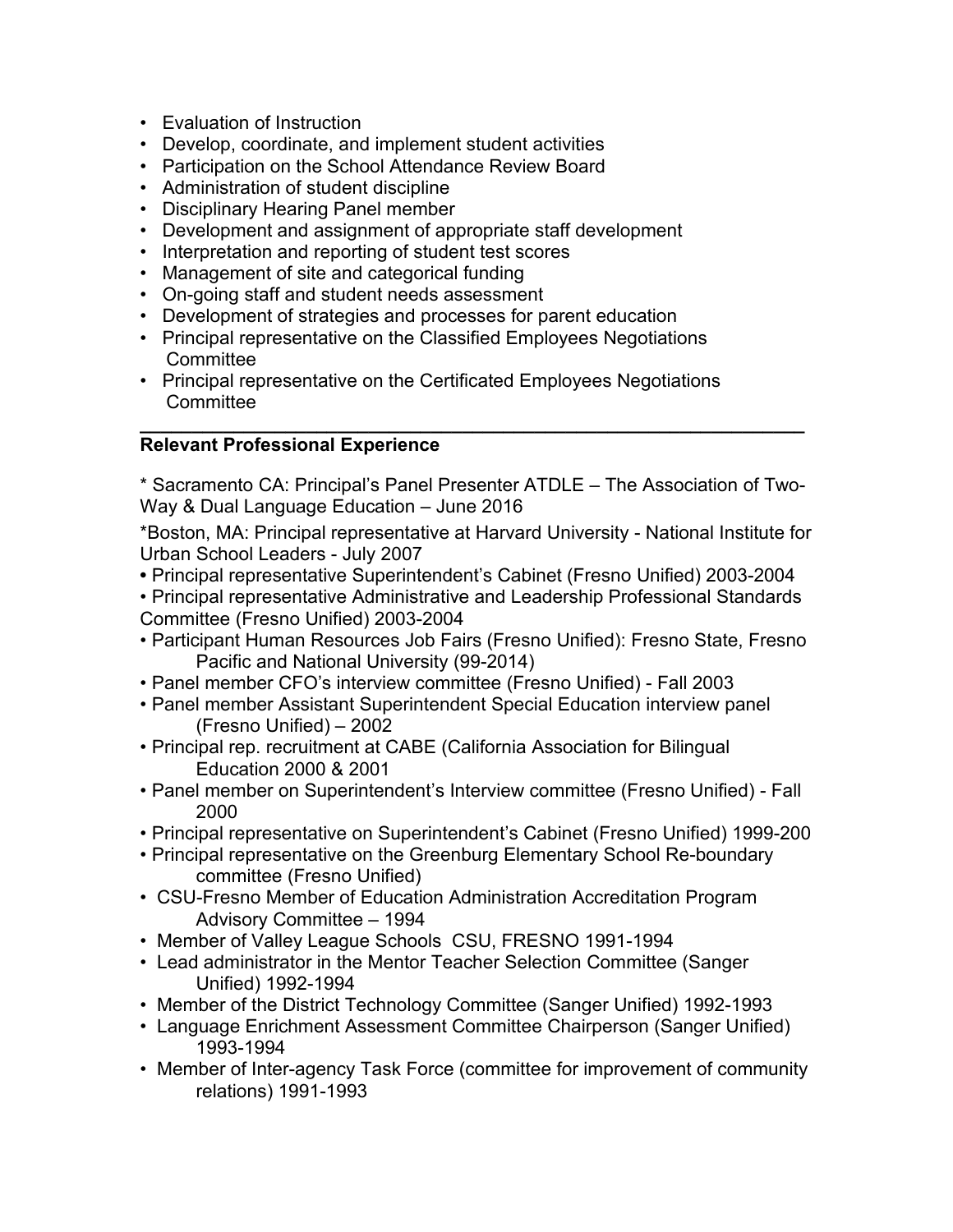• San Jose, CA: Presenter at ACSA (Association of California School Administrators) National Conference. "Who's Responsible for Training Our Leaders" - 1991

### **\_\_\_\_\_\_\_\_\_\_\_\_\_\_\_\_\_\_\_\_\_\_\_\_\_\_\_\_\_\_\_\_\_\_\_\_\_\_\_\_\_\_\_\_\_\_\_\_\_\_\_\_\_\_\_\_\_\_\_\_\_\_\_\_ Recognitions**

- Principal of the Year Fresno Unified 2004
- Administrator of the Year Sanger Unified School District 1996
- Fresno County Administrator of the Year 1996
- Recipient of Goals 2000 Grant
- Recipient of Contel Technology Grant 1994
- Recipient of Apple Spanish Language Connections Program Technology 1991

#### **\_\_\_\_\_\_\_\_\_\_\_\_\_\_\_\_\_\_\_\_\_\_\_\_\_\_\_\_\_\_\_\_\_\_\_\_\_\_\_\_\_\_\_\_\_\_\_\_\_\_\_\_\_\_\_\_\_\_\_\_\_\_\_\_ Professional Affiliations**

- Association of California School Administrators
- Association of Supervision and Curriculum
	- **Development**
- California Association of Bilingual Education
- National Association of Elementary School Principal

#### **\_\_\_\_\_\_\_\_\_\_\_\_\_\_\_\_\_\_\_\_\_\_\_\_\_\_\_\_\_\_\_\_\_\_\_\_\_\_\_\_\_\_\_\_\_\_\_\_\_\_\_\_\_\_\_\_\_\_\_\_\_\_\_\_ Professional Development**

\*Safe and Civil Schools

- \*Making Thinking Visible
- \*The Skillful Leader
- \*The Skillful Teacher

\*School Leadership That Works – Robert Marzano

- Steven Covey's Seven Habits of Highly Effective People• AB75
- \* Accountability & alignment of learning systems
- \* Knowledge and data
- \* Vision & culture
- \* Technology
- Walk 'Bout training (evaluation of standards via technology)
- Lit Conn ENL Administrators training
- McGrath Template
- CLAD Training
- San Joaquin Valley Technology Consortium
- Multi-lingual Teacher Training Institute (MTTI)
- Clinical Supervision
- EPU (Exceptional Parents Unlimited) Full Inclusion Institute
- Literature Connection Reading Training Level 1 for administrators (12 week session)

### **\_\_\_\_\_\_\_\_\_\_\_\_\_\_\_\_\_\_\_\_\_\_\_\_\_\_\_\_\_\_\_\_\_\_\_\_\_\_\_\_\_\_\_\_\_\_\_\_\_\_\_\_\_\_\_\_\_\_\_\_\_\_\_\_ OTHER EXPERIENCE**